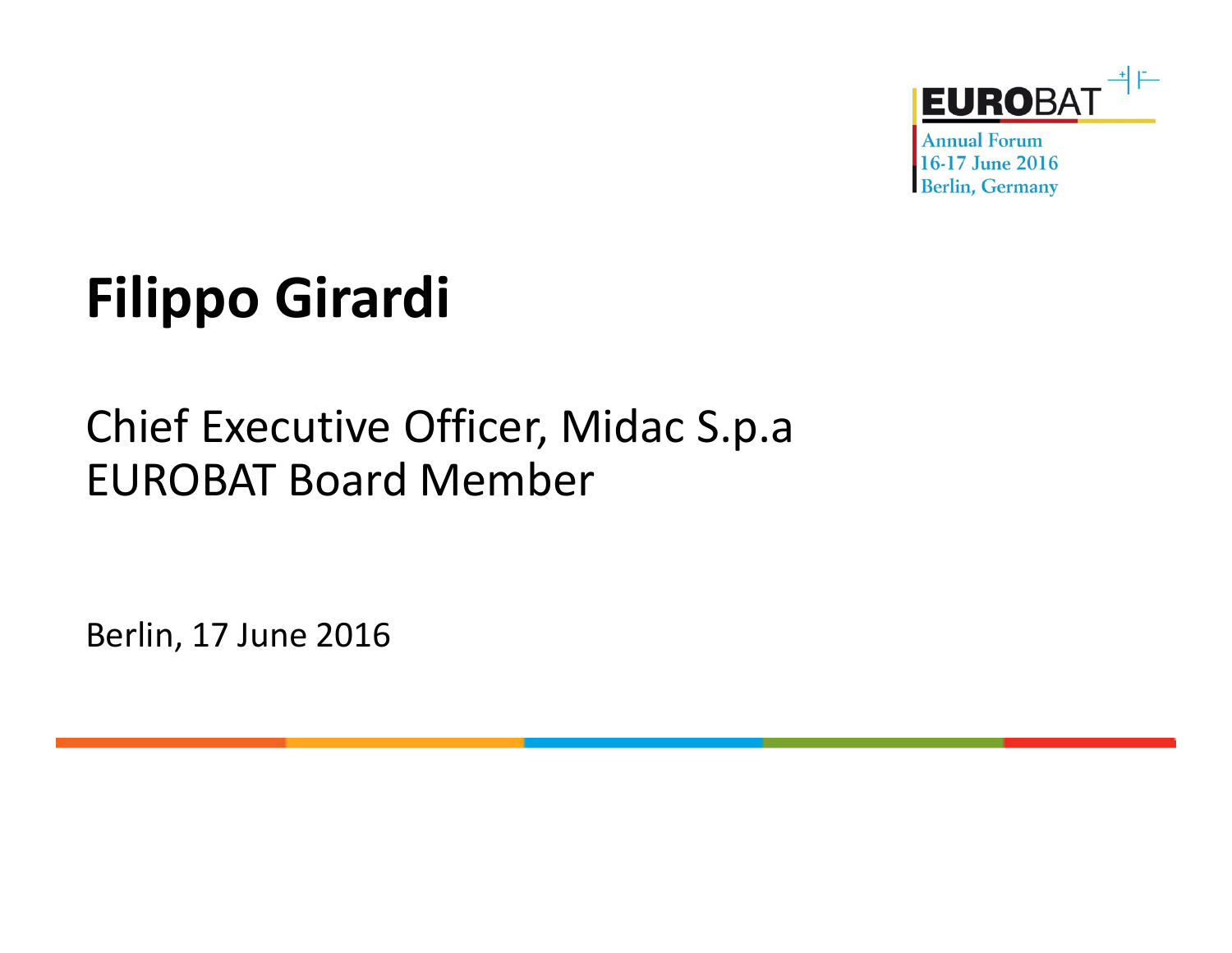#### **Definition of SLI battery markets and calculations methods**

- •**OEM** Automotive SLI Battery Market
	- $\bullet$  Calculation method Battery OEM\*:
		- **PC and LCV** battery market = Production data of PC and LCV
		- **HCV** Battery market = Production data of HCV x 1,7 batteries •
- • **AM** Automotive SLI Battery market
	- • Calculation method Battery AM\*\*:
		- **PC & LCV** Battery market
			- = PV & LCV registrations x Battery replacement rate (in %)
		- $\bullet$ **HCV** Battery market = HCV Registrations/ Battery life span x  $\mathbb{R}$





**Annual Forum** 16-17 June 2016 **Berlin, Germany** 

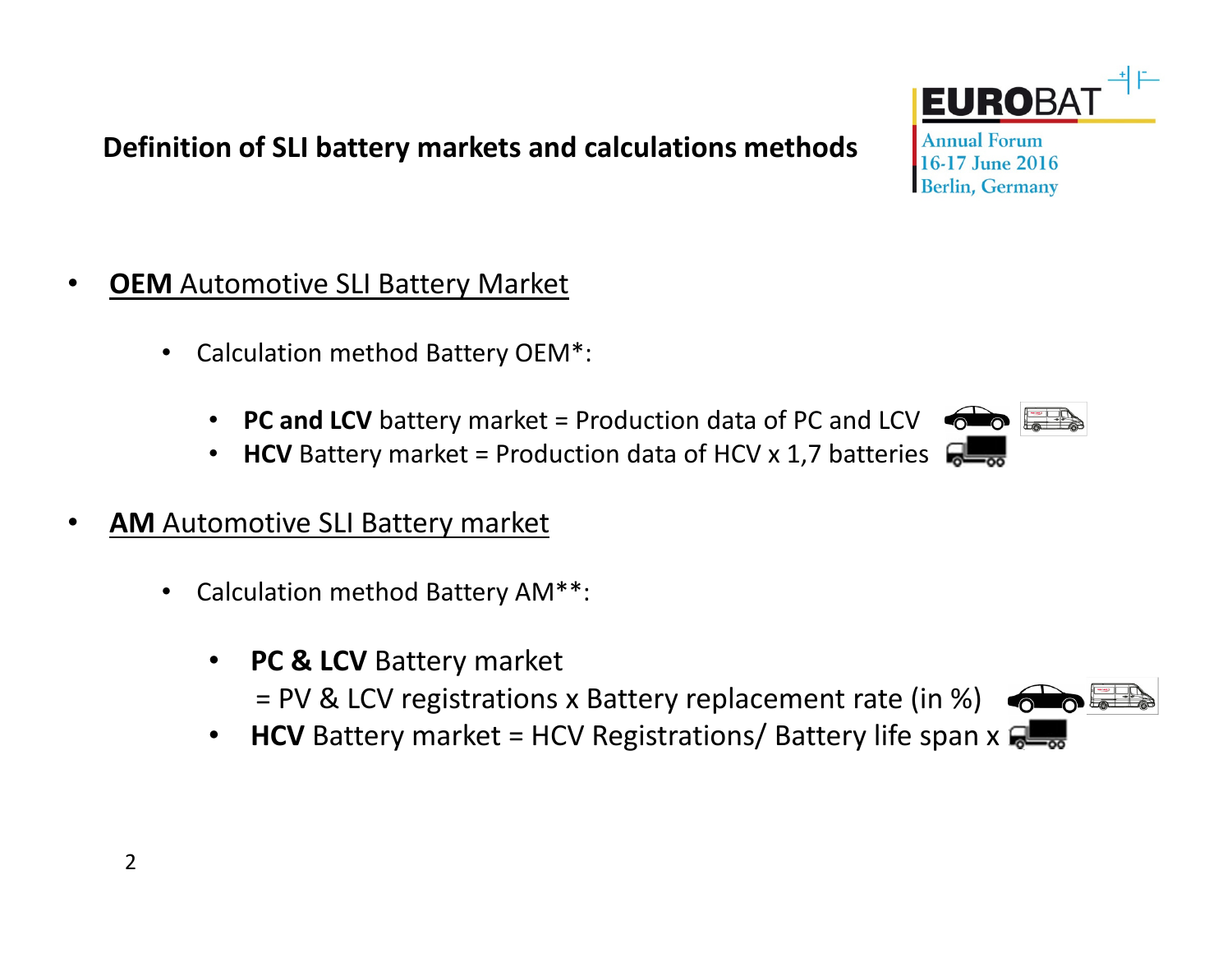## **Automotive SLI Battery Market Volumes 2015 – <sup>2019</sup>OEM**



**Annual Forum** 16-17 June 2016 **Berlin, Germany** 



 $HCV$   $CARS + LCV$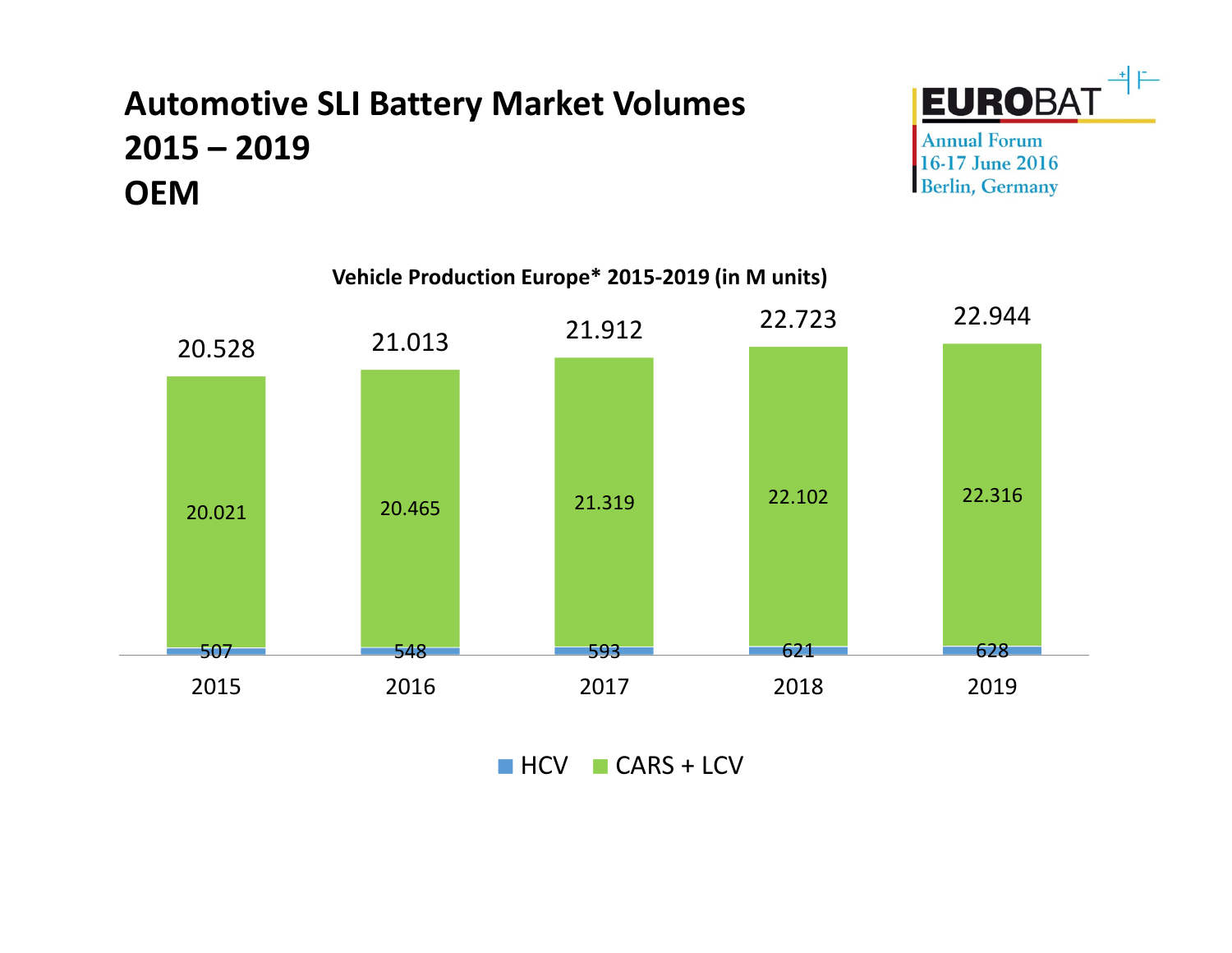### **Automotive SLI Battery Market Volumes 2015 – <sup>2019</sup>OEM**

**Vehicle Production per country 2015-2019(in M units)**BIG-5 countries W. EU



Germany ■Spain ■France ■UK ■Italy



**Annual Forum** 16-17 June 2016 **Berlin, Germany**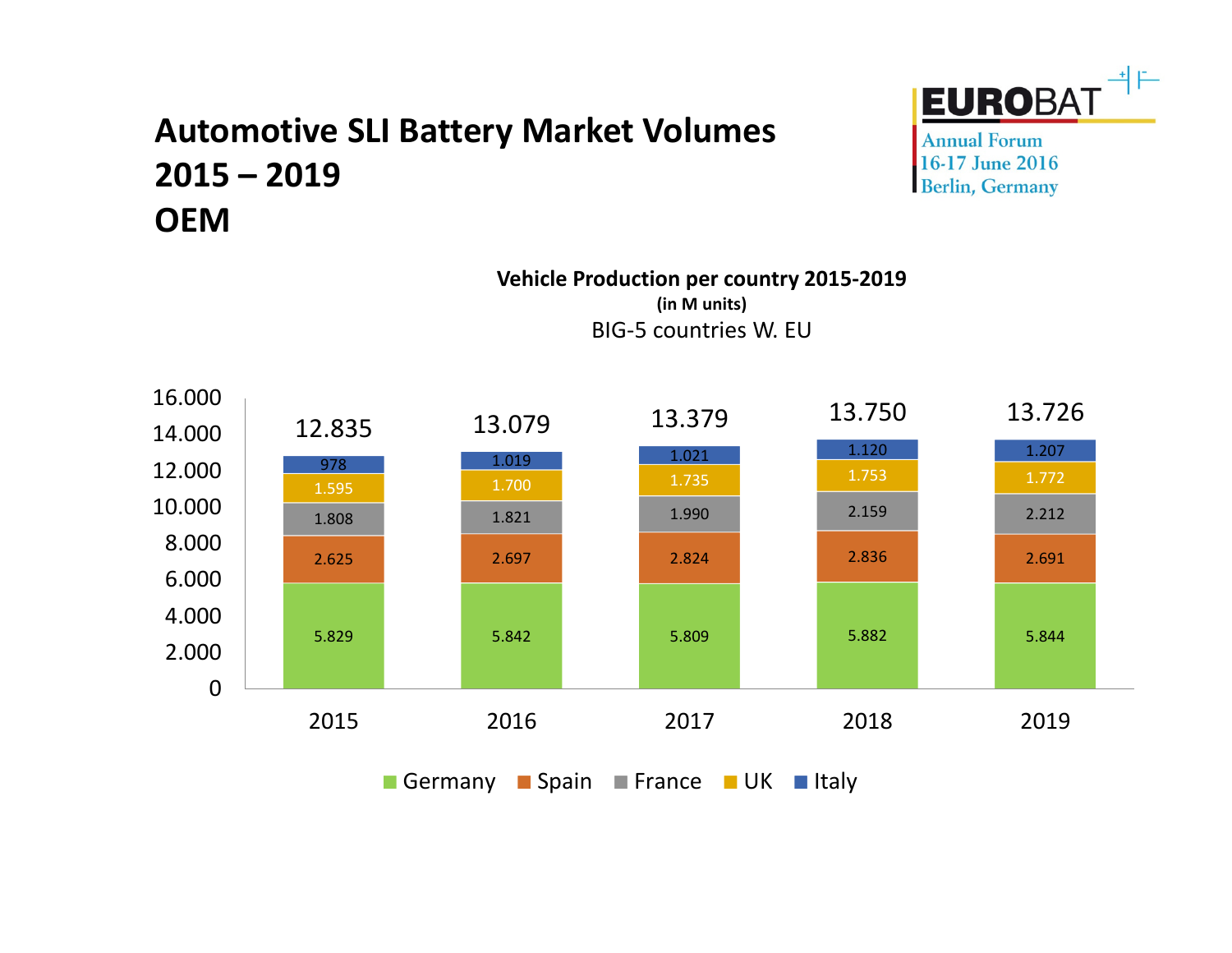## **Automotive SLI Battery Market Volumes 2015 – <sup>2019</sup>OEM**



**Annual Forum** 16-17 June 2016 **Berlin, Germany** 





TR PL ECZ DSK DHU DRO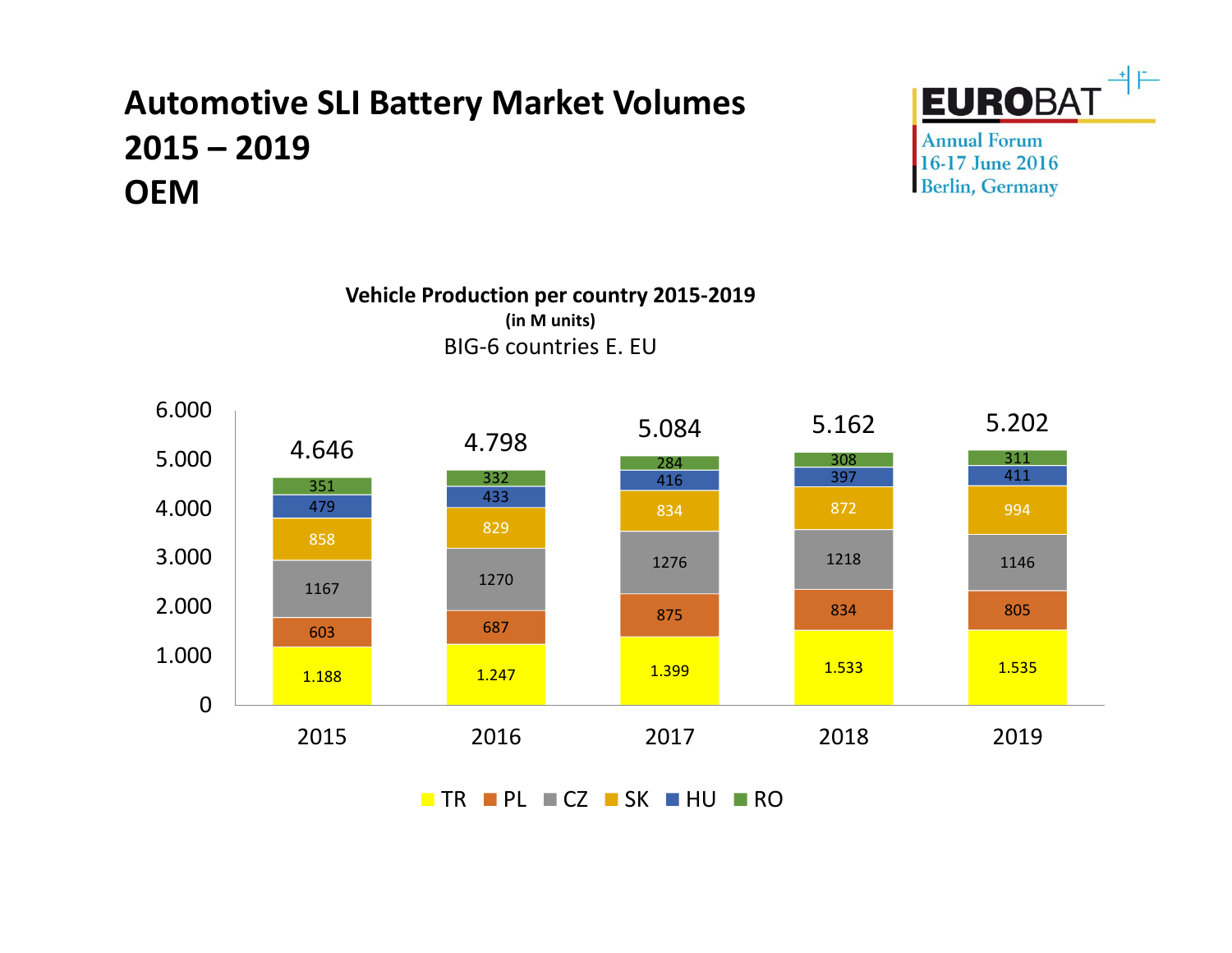## **Automotive SLI Battery Market Volumes 2015 – <sup>2018</sup>AM**

**Aftermarket battery volume\* 2015-2018 (in M Units)**



**Annual Forum** 16-17 June 2016 **Berlin, Germany** 



EU28+EFTA



**HCV**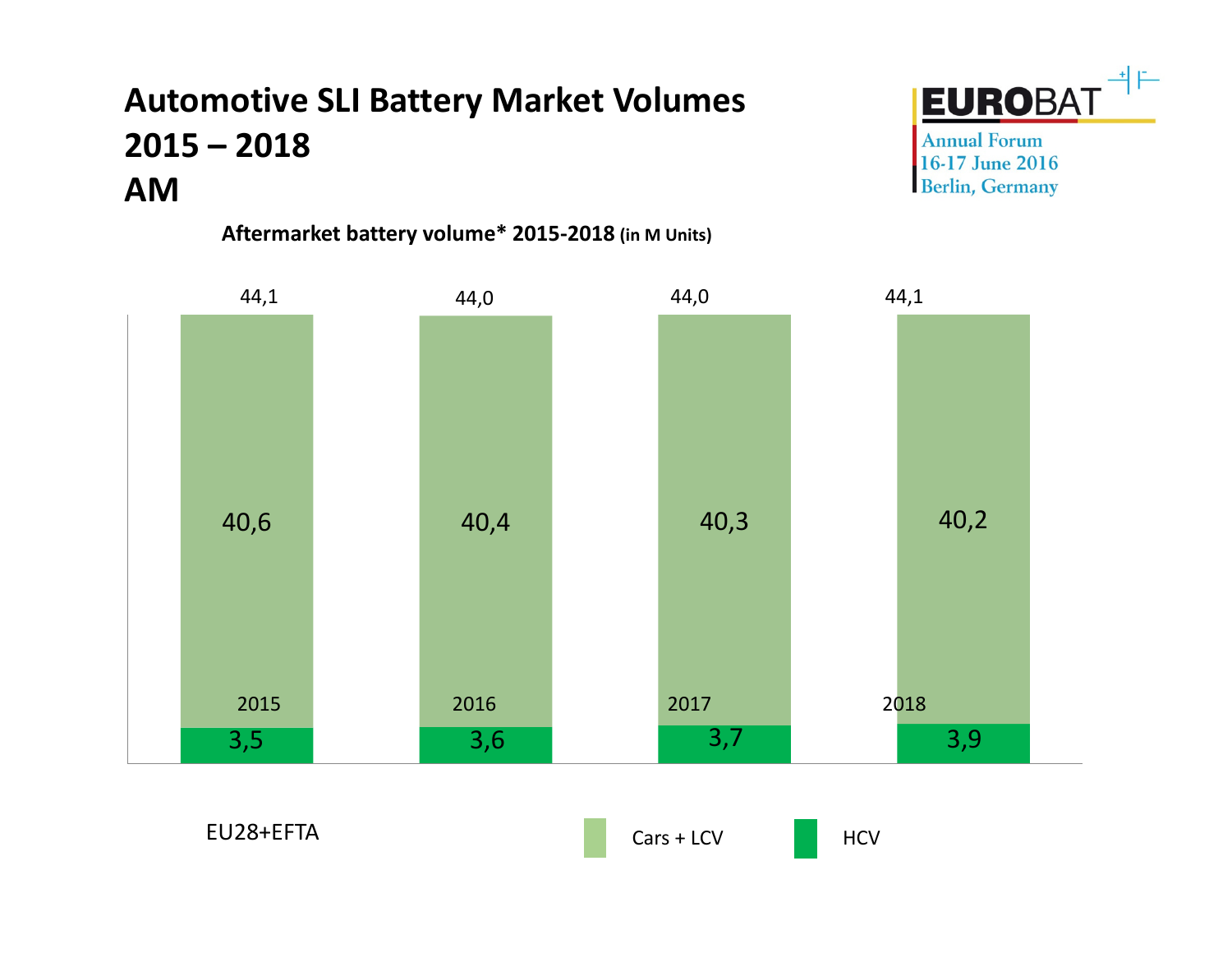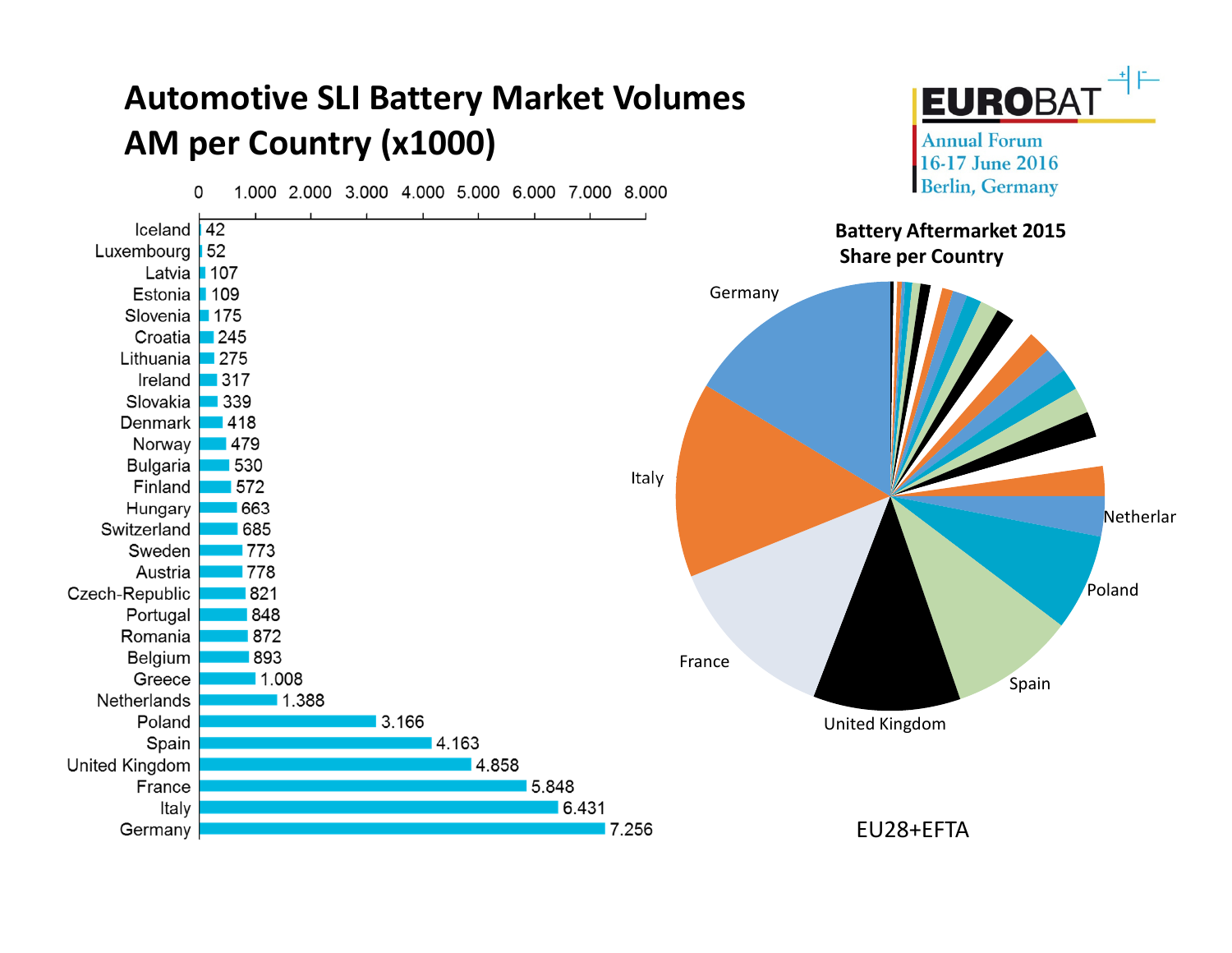#### **Automotive SLI Battery Market Volumes 2015 – <sup>2018</sup>AM + OEM**



**Annual Forum** 16-17 June 2016 **Berlin, Germany** 



**Total battery market volume\* 2015-2018 (in M Units)**

Aftermarket

t de la commune de la commune de la commune de la commune de la commune de la commune de la commune de la comm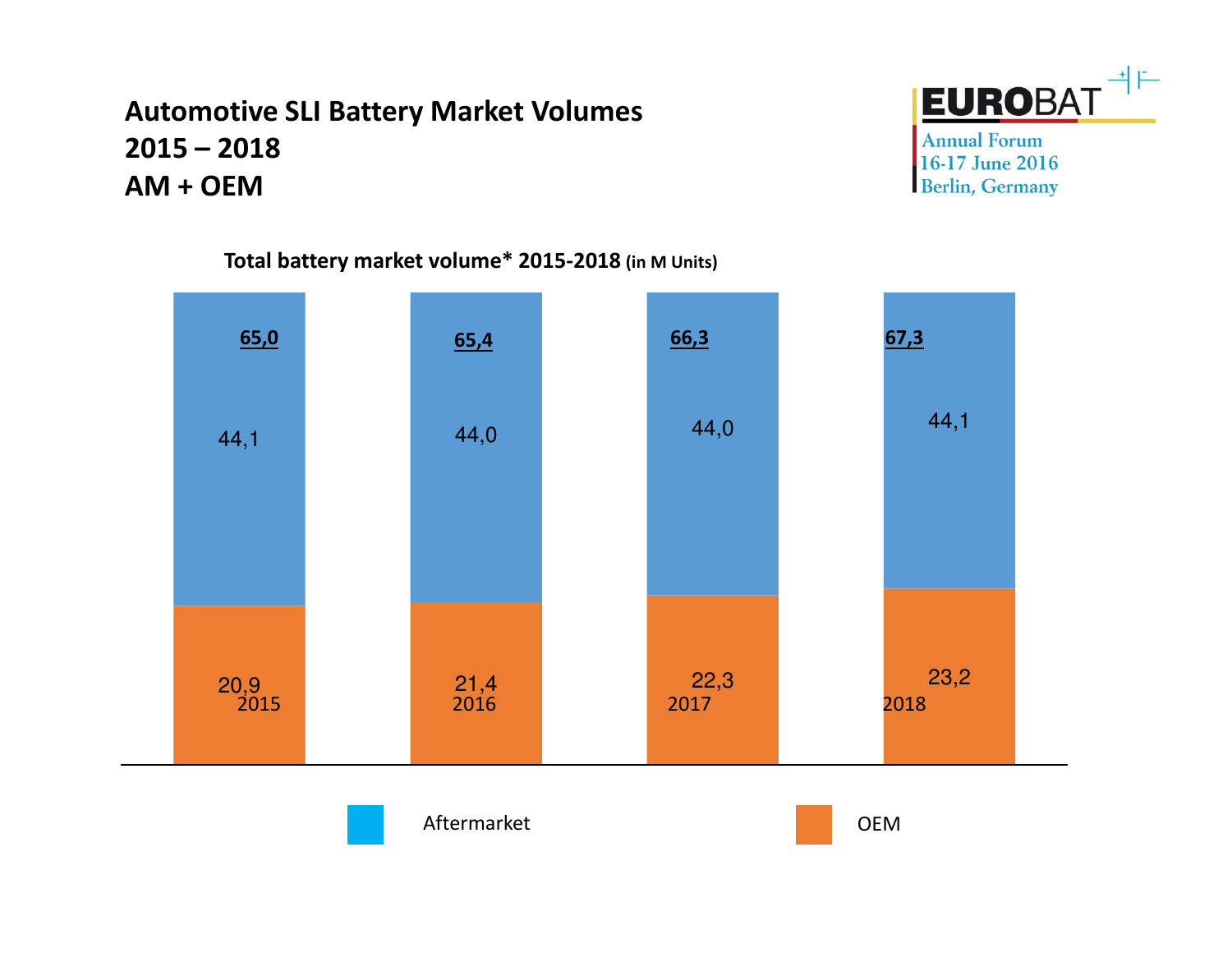### **Results EUROBAT Internal SLI Survey 2015**

**Annual Forum** 16-17 June 2016 **Berlin, Germany** 

| European sales (in units)                          | 1H2015        | 2H2015        | <b>Total 2015</b> |
|----------------------------------------------------|---------------|---------------|-------------------|
| <b>TOTAL Market AGM/EFB SLI Batteries (units)</b>  | 8.454.702     | 8.166.000     | 16.620.702        |
| <b>TOTAL market Standard SLI Batteries (units)</b> | 19.681.757    | 26.205.901    | 45.887.658        |
| <b>TOTAL (Units)</b>                               | 28.136.459    | 34.371.901    | 62.508.360        |
|                                                    |               |               |                   |
| Turnover $(\epsilon)$                              | 1.208.568.098 | 1.372.571.749 | 2.581.139.847     |

#### Conclusions:

- Strong leadership of the EU Battery manufacturers , dominating the market

- SLI Battery market split:

- Start & stop (AGM/EFB) Batteries: 27%

- Standard SLI batteries: 73%

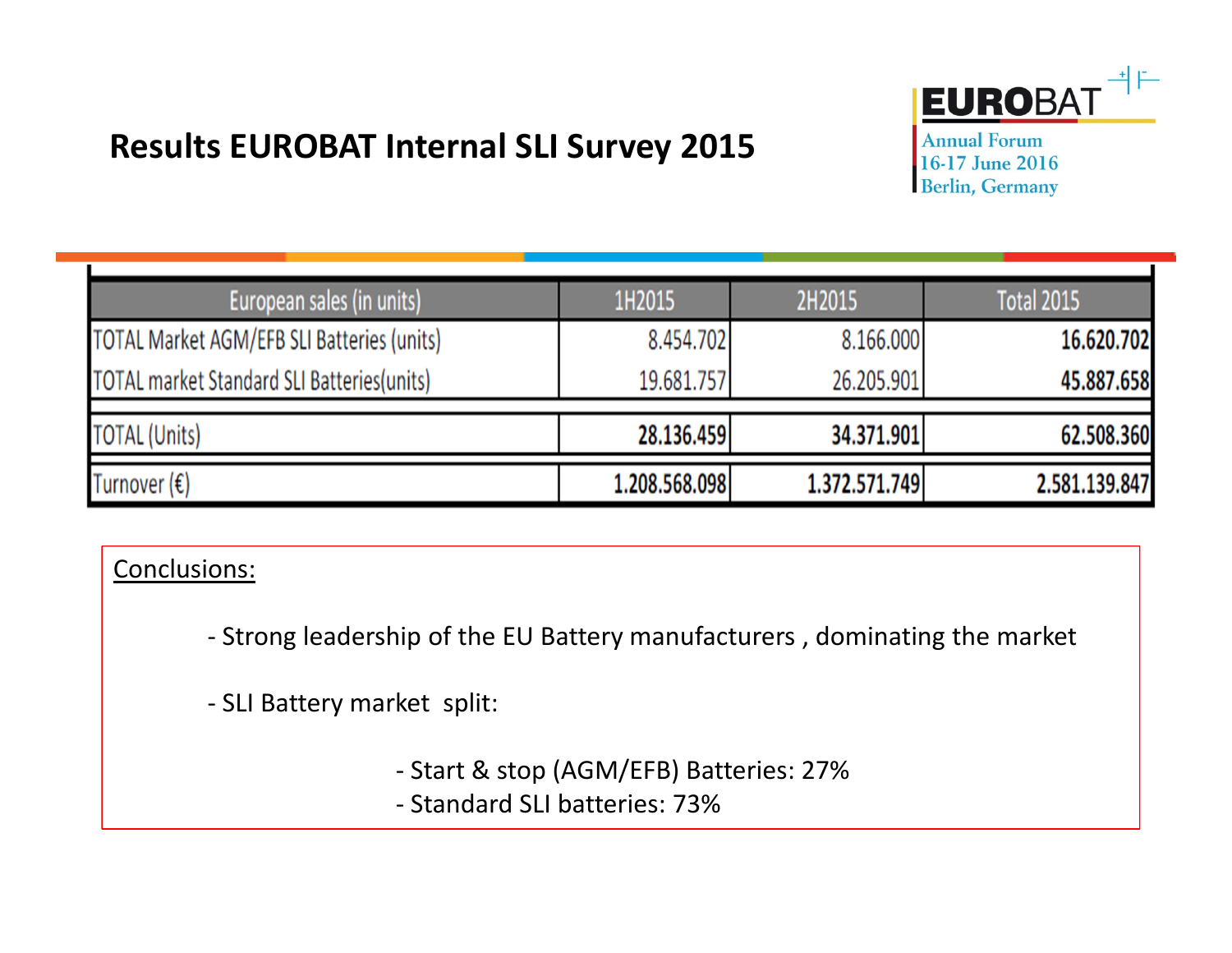#### **Historical data EUROBAT ABC Internal Survey**



**Annual Forum** 16-17 June 2016 **Berlin, Germany** 

#### **Evolution market share AGM/EFB versus Standard SLI Batteries (M units)**



#### Conclusions:

-Increased share AGM/EFB versus SLI standard batteries over last 5 years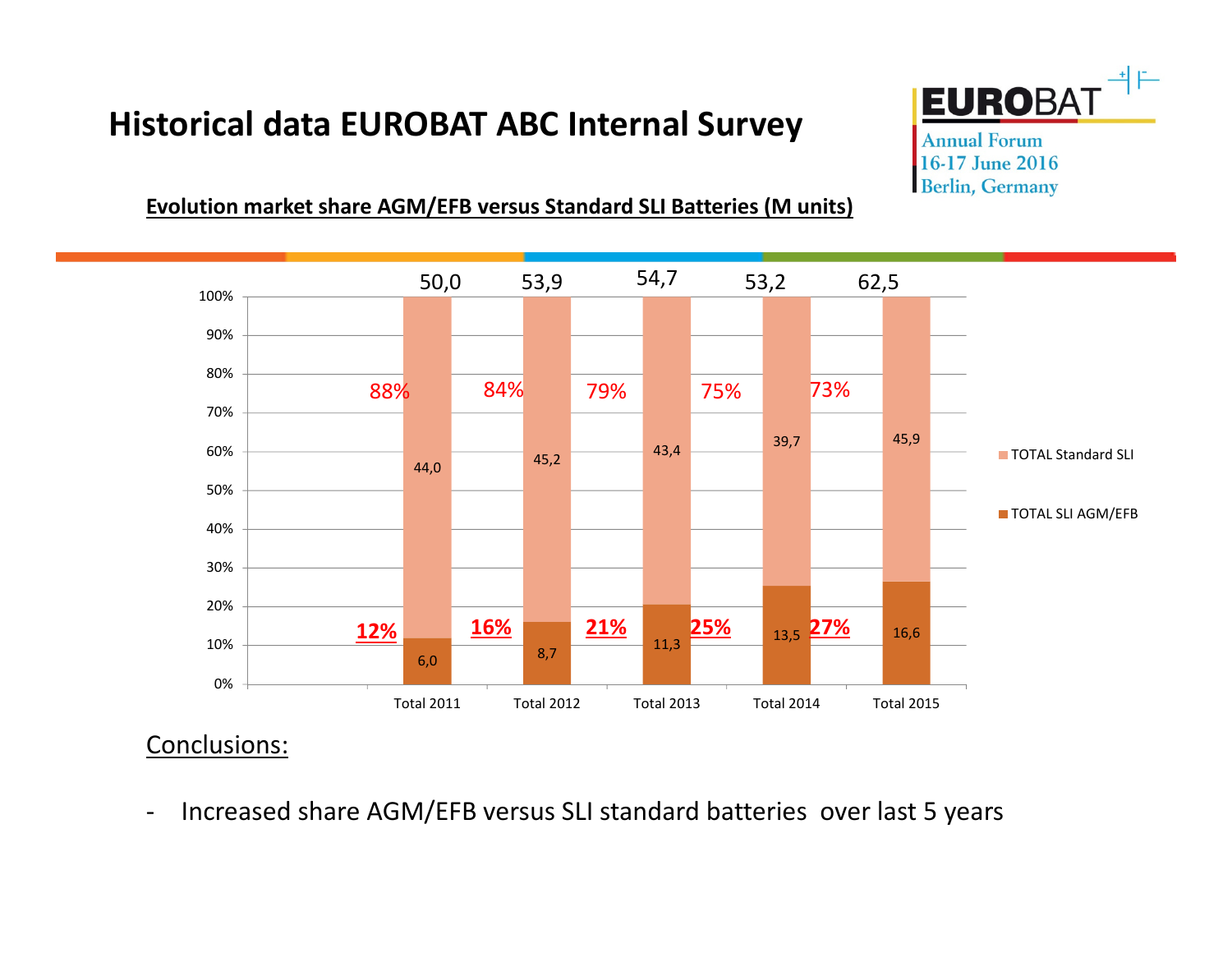#### **Automotive StatisticsHistorical data EUROBAT Internal Survey**

**Evolution market share AGM/EFB versus Standard SLI Batteries (M units)**

**EUROBA Annual Forum** 16-17 June 2016 **Berlin, Germany** 

Conclusions:

- •Increase market share AGM/EFB versus Standard SLI to be continued
- $\bullet$ Trend based on EU legislation
- $\bullet$ SLI After Market will follow the OEM trend in the next 5 years
- $\bullet$ SLI batteries contribute today to fuel savings and reducing carbon emissions
- $\bullet$  EU Battery Industry value chain is over 30,000 workers in Europe and shouldcontinue to lead the transition